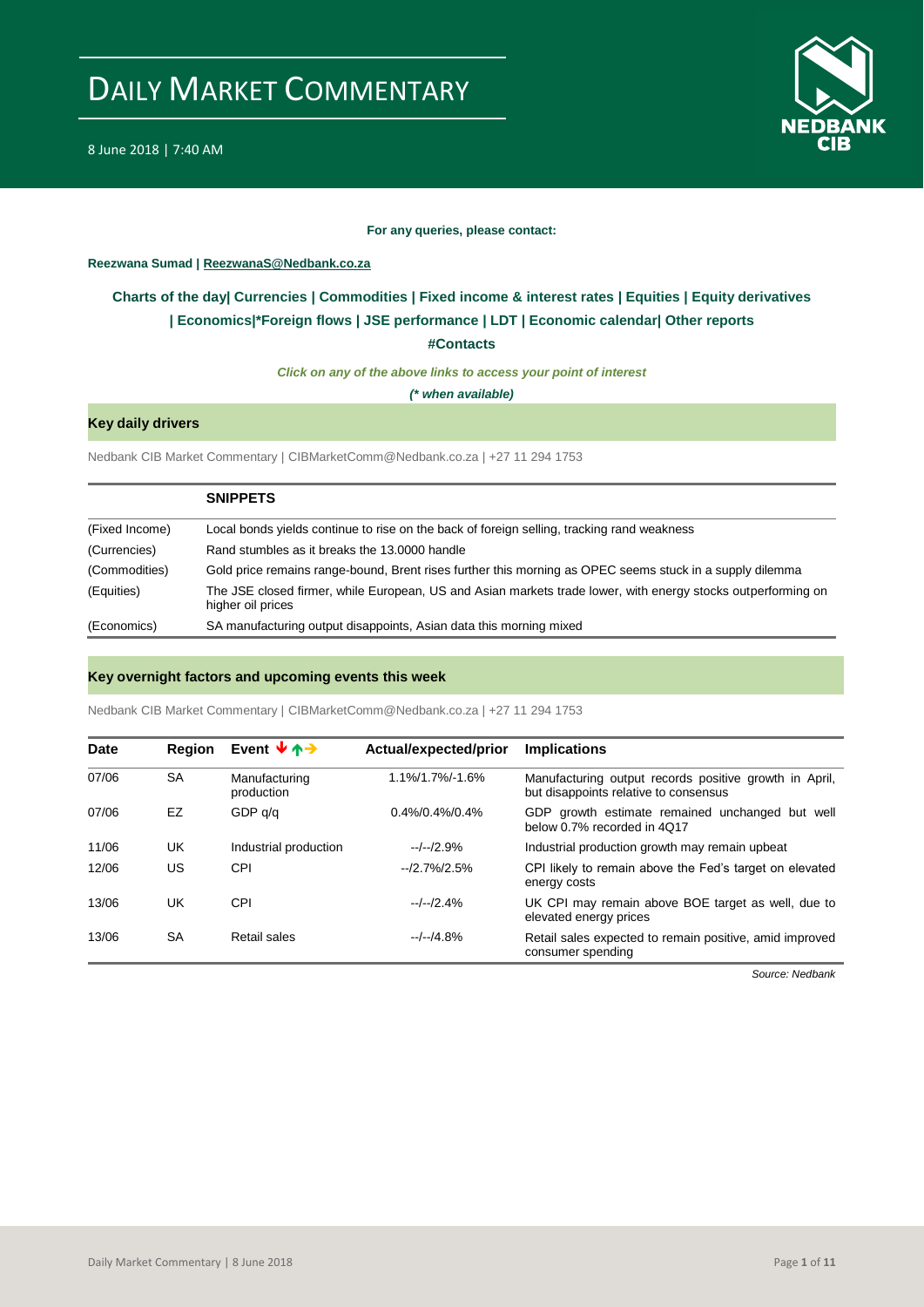

# <span id="page-1-0"></span>**Fixed income and interest rates [back to top](#page-0-0) back to top**

Bond flow sales |+2711 535 4021 | Corporate Money Markets | +2711 535 4007 | Business Bank Money Markets | +2711 535 4006

|                                 |                   | Δ              | Δ                | Δ          | Δ        |                  |
|---------------------------------|-------------------|----------------|------------------|------------|----------|------------------|
|                                 |                   |                |                  |            |          | <b>MTD</b> trend |
| <b>Bonds</b>                    | <b>Last price</b> | 1 <sub>d</sub> | <b>MTD</b>       | <b>YTD</b> | 12Month  |                  |
|                                 | %                 | bps            | bps              | bps        | bps      |                  |
| R204-0.5 yrs                    | 6.75              | $-1.35$        | $-0.05$          | $-30.95$   | $-58.75$ | ⇓                |
| R208-2.8 yrs                    | 7.78              | 0.05           | 12.55            | 22.05      | 26.95    | ⇑                |
| R186-8.5 yrs                    | 8.81              | 1.30           | 24.10            | 22.30      | 31.80    | ↟                |
| R2048-29.7 yrs                  | 9.71              | $-0.15$        | 26.25            | $-0.35$    | 3.55     | ⇑                |
| <b>US 10 yr</b>                 | 2.93              | 0.92           | 7.11             | 52.42      | 74.12    | ↟                |
| <b>UK 10 yr</b>                 | 1.40              | 2.60           | 17.00            | 21.00      | 39.90    | ↟                |
| German 10 yr                    | 0.48              | 1.90           | 14.30            | 5.70       | 21.50    | ↑                |
| Japan 10 yr                     | 0.05              | $-0.50$        | 1.00             | 0.20       | $-1.90$  | ⇑                |
|                                 |                   | $\Lambda$      | $\Lambda$        | Δ          | $\Delta$ | <b>MTD</b> trend |
| <b>Money Market</b>             | <b>Last price</b> | 1 <sub>d</sub> | <b>MTD</b>       | <b>YTD</b> | 12Month  |                  |
|                                 | %                 | bps            | bps              | bps        | bps      |                  |
| SA reporate                     | 6.50              | 0.00           | 0.00             | $-25.00$   | $-50.00$ |                  |
| SA prime rate                   | 10.00             | 0.00           | 0.00             | $-25.00$   | $-50.00$ | ⇛                |
| SA CPI (MTD = previous month)   | 4.50              |                | 70.00            | $-20.00$   | $-80.00$ | ↟                |
| SA 3m JIBAR                     | 6.91              | 0.00           | 0.00             | $-25.00$   | $-41.70$ |                  |
| SA3m NCD                        | 6.90              | $-2.50$        | $-1.25$          | $-25.00$   | $-42.50$ | ⇓                |
| SA6m NCD                        | 7.40              | 0.00           | $-2.50$          | $-20.00$   | $-42.50$ | ⇓                |
| SA12m NCD                       | 7.95              | 5.00           | 1.25             | 5.00       | $-20.00$ | ↟                |
| US 3m LIBOR                     | 2.33              | 0.63           | 0.59             | 63.29      | 110.61   | ⇑                |
| UK3m LIBOR                      | 0.63              | 0.65           | 2.13             | 11.18      | 34.26    | ↟                |
| Japan 3m LIBOR                  | $-0.03$           | $-0.58$        | $-1.40$          | $-0.80$    | $-2.15$  | ⇓                |
| Source: Bloomberg & Nedbank CIB | Time              |                | 2018/06/08 07:29 |            |          |                  |

| <b>FRAs and Swaps</b>            | Last price | Δ<br>1 <sub>d</sub> | Δ<br><b>MTD</b> | Δ<br><b>YTD</b> | Δ<br>12Month | <b>MTD</b> trend |
|----------------------------------|------------|---------------------|-----------------|-----------------|--------------|------------------|
|                                  | %          | bps                 | bps             | bps             | bps          |                  |
| 3X6 FRA                          | 6.93       | 0.50                | 0.50            | 3.50            | $-29.50$     | ⇑                |
| 6X9 FRA                          | 6.86       | 0.00                | 4.00            | 3.00            | 4.00         | ⇑                |
| 9X12 FRA                         | 7.04       | 2.00                | 2.00            | 25.00           | 13.00        | ⇑                |
| 18X21 FRA                        | 7.33       | $-1.00$             | 7.00            | 35.00           | 41.00        | ⇑                |
| SA 2yr Swap                      | 7.11       | 0.00                | 2.30            | 17.32           | 8.60         | ⇑                |
| SA 3yr Swap                      | 7.26       | $-1.00$             | 3.30            | 20.50           | 17.60        | ⇑                |
| SA 5yr Swap                      | 7.64       | $-0.25$             | 13.75           | 30.75           | 33.75        | ⇑                |
| SA 10yr Swap                     | 8.15       | $-1.00$             | 18.00           | 22.50           | 36.50        | ⇑                |
| SA 15yr Swap                     | 8.42       | $-1.00$             | 18.50           | 26.00           | 43.00        | ⇑                |
|                                  |            | $\Delta$            | $\Delta$        | $\Delta$        | Δ            | <b>MTD</b> trend |
|                                  |            |                     |                 |                 |              |                  |
| <b>Spreads</b>                   | Last price | 1 <sub>d</sub>      | <b>MTD</b>      | <b>YTD</b>      | 12Month      |                  |
|                                  | %          | bps                 | bps             | bps             | bps          |                  |
| 2v10v                            | $-1.05$    | 1.00                | $-15.70$        | $-5.18$         | $-27.90$     | ⊕                |
| 3v10v                            | $-0.90$    | 0.00                | $-14.70$        | $-2.00$         | $-18.90$     |                  |
| R186-R204                        | 2.06       | 2.65                | 24.15           | 53.25           | 90.55        | ⇓                |
| R2048-R186                       | 0.90       | $-1.45$             | 2.15            | $-22.65$        | $-28.25$     | ⇑<br>⇑           |
| 5y-R186                          | $-1.17$    | $-1.55$             | $-10.35$        | 8.45            | 1.95         |                  |
| 10y-R186                         | $-0.66$    | $-2.30$             | $-6.10$         | 0.20            | 4.70         | ⇓                |
| 15y-R186                         | $-0.39$    | $-2.30$             | $-5.60$         | 3.70            | 11.20        | ⇓<br>⇓           |
| SA 5yr CDS spread - basis points | 186.82     | 8.16                | 13.98           | 29.87           | 0.27         | ⇑                |

### **US 10 year yield**

#### **SA 10 year yield**



*Source: Bloomberg, Nedbank*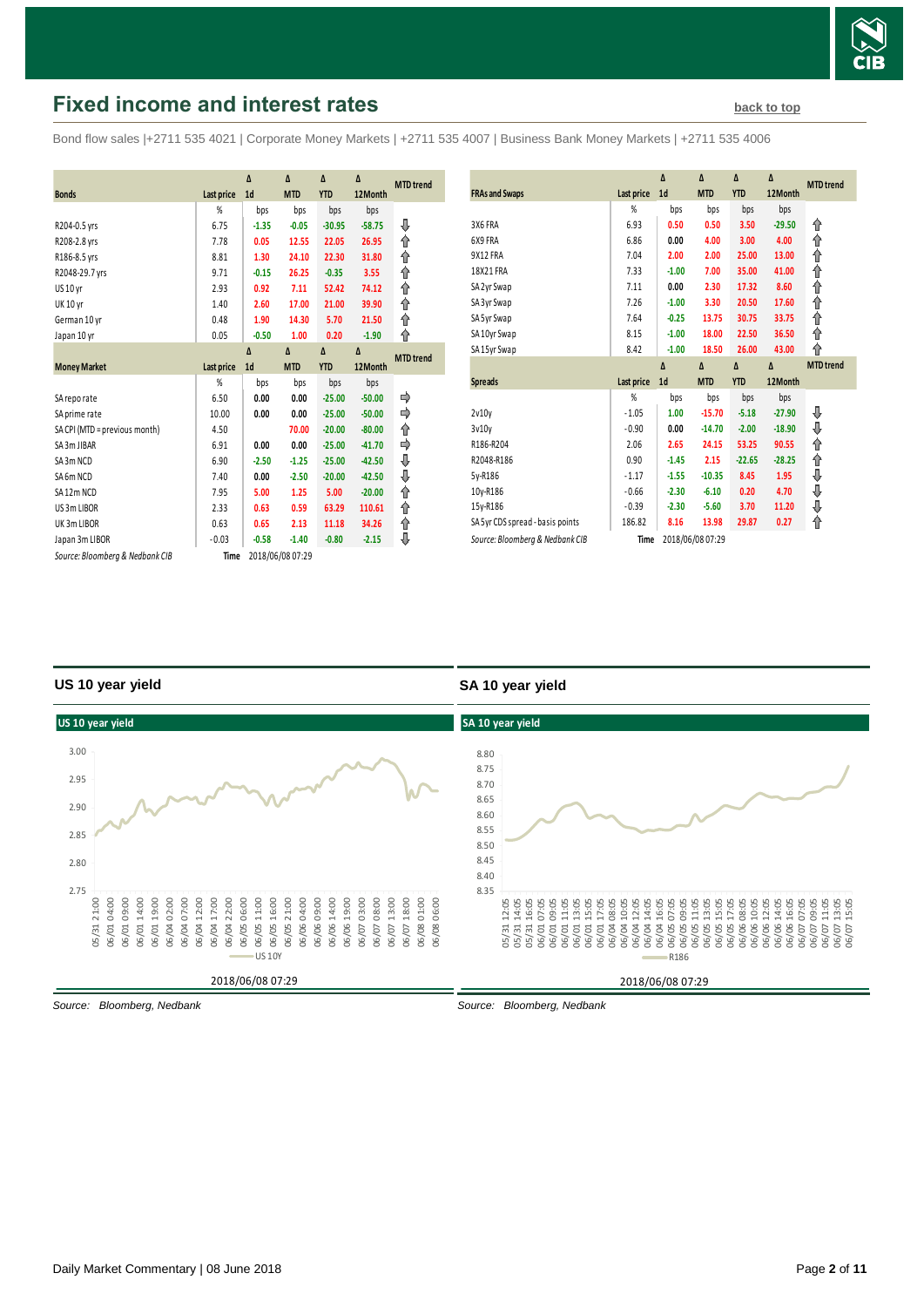

### <span id="page-2-0"></span>**Currencies [back to top](#page-0-0)**

Business Banking FX | +27 11 535 4003 | Corporate FX | +2711 535 4002 | Institutional FX | +2711 535 4005

- The local unit opened the day trading in the lower 12.70's. The rand gradually weakened as the day progressed and despite exporter's best interest, it refused to provide a cap on the rand. The rand price action was devastating towards the afternoon as we breached the 12.90 mark, it seemed potential stop losses being triggered forcing the rand higher. The rand was unable to consolidate and it extended its losses into the overnight session, trading to a high of 13.0500 in New York. This morning we open at 13.00, EURZAR currently trading at 15.3675, and GBPZAR at 17.4725.
- International markets saw the Euro consolidate; it traded to a high of 1.1840, before surrendering gains made to close at 1.1825. This morning it opens weaker, hovering around the 1.1800 mark, but still holding on gains made despite the uncertainty around the Eurozone. Other emerging markets saw the Turkish central bank hike interest rates, the Try traded 100+ pips firmer, opening this morning at 4.4900. Gold trading \$3 softer this morning at \$1296.31.
- Quiet day on the data front, we have German industrial production, and French industrial production and manufacturing production. No local data releases. Market focus will shift to the upcoming FED and ECB meetings next week.



Possible trading range : 12.8500-13.1500

*\*Please note that the sign on the % change reflects the change on the headline number. The narrative indicates the trend direction over the month. For trade in any of these currencies, contact our FX dealing desks*



*Source: Bloomberg, Nedbank*

**EUR/USD**



*Source: Bloomberg, Nedbank*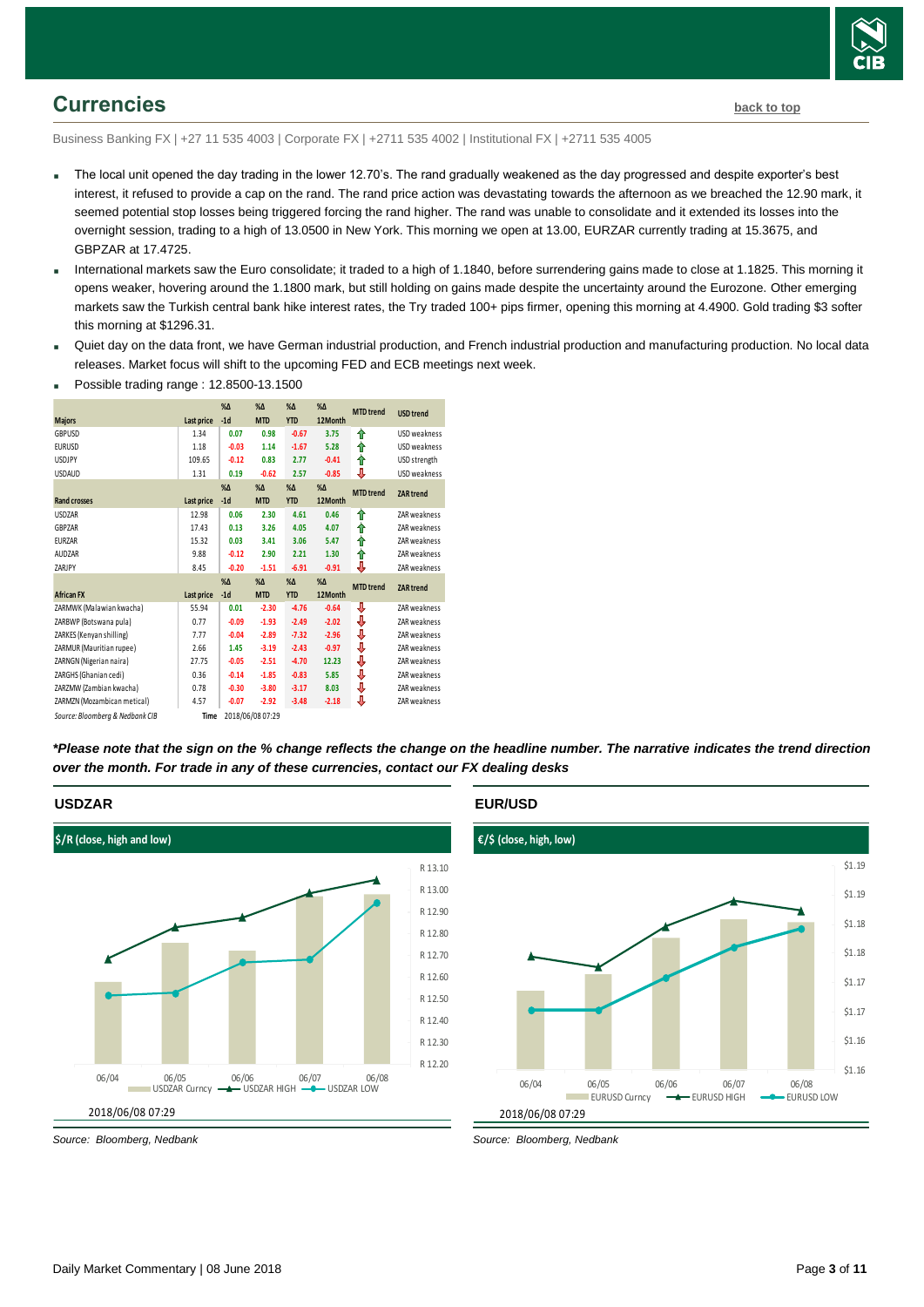

### <span id="page-3-0"></span>**Commodities [back to top](#page-0-0)**

Nedbank CIB Market Commentary | CIBMarketComm@Nedbank.co.za | +27 11 294 1753| +27 11 535 4038

- Oil headed for its first weekly gain since mid-May as investors weighed mixed signals from OPEC members about whether the group and its allies will increase output. Futures little changed, up 0.4% this week.
- Silver's set for largest weekly gain since April 20 on improved demand outlook, while gold drifts before next week's Fed meeting. Spot silver flat at \$16.7025/oz after closing at highest since May 10; +1.8% this week. Bullion for immediate delivery at \$1,296.70/oz; +0.3% this week.
- Palladium heads for 3rd weekly gain, longest stretch since Jan. Platinum -0.5% this week to snap two weeks of increases. Copper falls from highest close in more than four years as industrial metals slide. LME copper -1.2% to \$7,244/ton. Metals all lower with lead -1.9%, zinc -1.2%, nickel -1.8%. Iron ore for Sept. -0.4% to 467 yuan/ton on DCE.

#### Source: Bloomberg

| <b>Commodities</b>              | Last price | $% \Delta$<br>$-1d$ | $% \Delta$<br><b>MTD</b> | $\% \Delta$<br><b>YTD</b> | $% \Delta$<br>12Month | <b>MTD</b> trend |
|---------------------------------|------------|---------------------|--------------------------|---------------------------|-----------------------|------------------|
| Brent near future (\$)          | 77.10      | $-0.28$             | $-0.63$                  | 15.30                     | 61.09                 | ₩                |
| WTI crude (\$)                  | 65.86      | $-0.14$             | $-1.76$                  | 9.00                      | 44.30                 | J                |
| Gold spot (\$)                  | 1296.53    | $-0.08$             | $-0.41$                  | $-0.48$                   | 1.54                  | J                |
| Platinum spot (\$)              | 899.04     | 0.00                | $-1.18$                  | $-3.15$                   | $-4.27$               | J                |
| SA white maize spot (R)         | 2078.00    | $-1.05$             | $-2.21$                  | 9.37                      | 17.40                 | J                |
| Source: Bloomberg & Nedbank CIB | Time       |                     | 2018/06/08 07:29         |                           |                       |                  |





*Source: Bloomberg, Nedbank*

# **Platinum vs Gold**



*Source: Bloomberg, Nedbank*

#### **Brent Crude vs West Texas Intermediate**

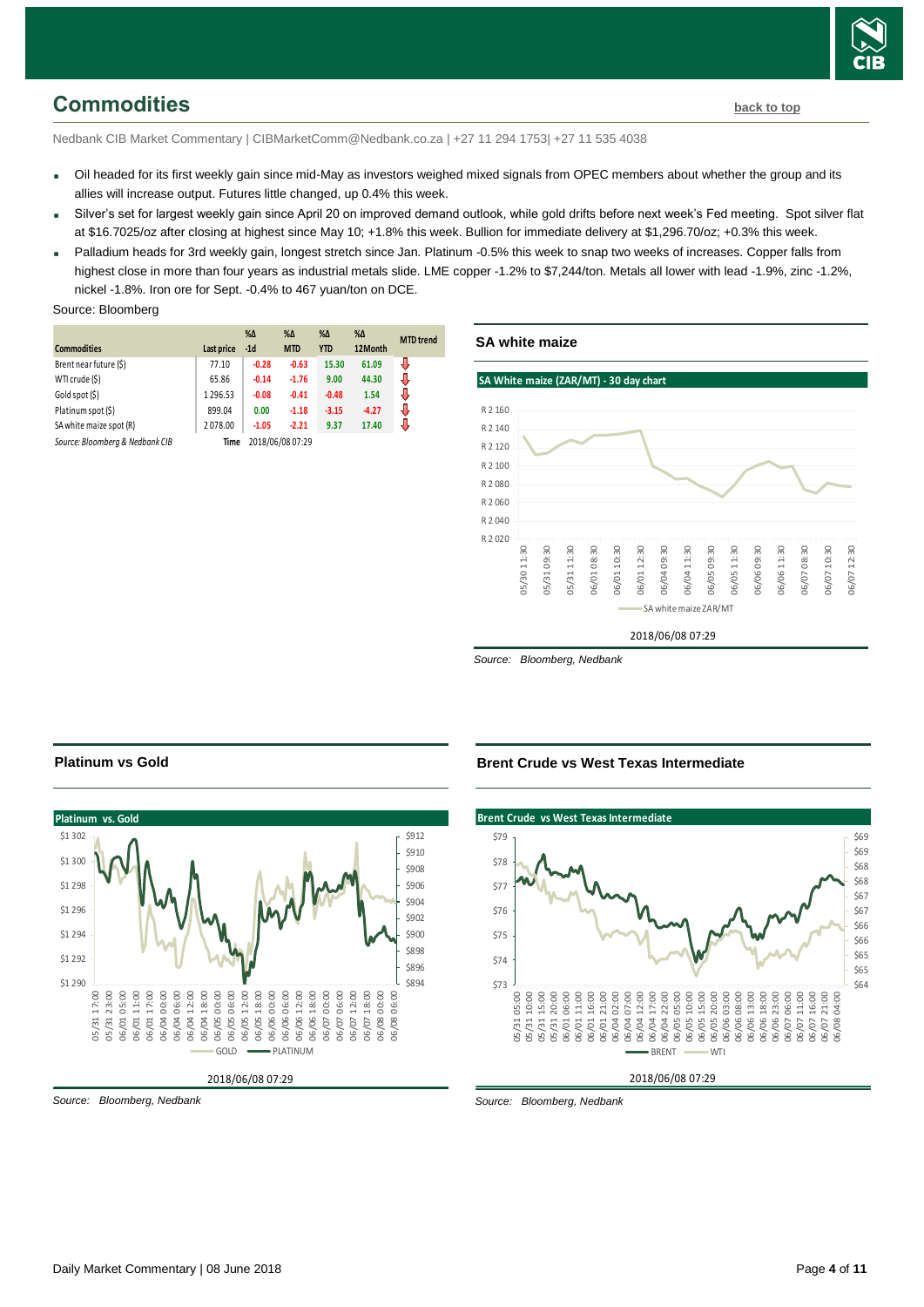

<span id="page-4-0"></span>Cash equities | +2711 535 4030/31

#### **South Africa**

- The Top40 ended the day up 0.58% at 52037.70, with most sectors closing in the black.
- Banks (-0.76%) and financials (-0.76%) underperformed, with the weaker currency weighing, while supporting stocks in the mining space.
- Steinhoff added 11.40 %, closing at R1.27, well off its intra-day high of R1.66 after obtaining credit support letters for Steinhoff Europe AG (SEAG) and Steinhoff Finance Holding GmbH (Holding).
- The value traded at the close was R18.4billion, and the ZAR was trading at 12.91 vs the dollar.

#### **UK/Europe**

- European markets ended a volatile session lower, with luxury good stocks amongst the worst performers.
- Gucci owner, Kering, lost more than4% after Gucci expected sales to grow at twice the pace of the luxury market and for revenue to reach 10 billion euros. These numbers disappointed, weighing on the rest of the sector. LVMH declined 3%
- Banking stocks rose, but Italian banks closed lower following a downgrade by Credit Suisse.
- Energy was the best performing sector, adding 1.5%, tracking higher oil prices following a steep drop in exports from Venezuela.
- The DAX fell 0.15%, the CAC40 lost 0.17% and the FTSE 100 ended the day down 0.10%.

#### **USA**

- The S&P and Nasdaq ended Thursday's session lower, with the tech sector snapping a three day winning streak.
- McDonald's rallied 4.4%, lending support to the Dow, on a report that the company was planning a new round of layoffs.
- As in Europe, the energy sector was the best performer out of the 11 major S&P sectors, adding 1.6%.
- Defensive stocks rose with investors looking for safer bets in areas which have been out of favour due to rising rates.
- The Dow added0.38%, which the S&P500 and the Nasdaq lost 0.07% and 0.7% respectively.

#### **Asia**

- Asian markets are trading weaker this morning, with the Nikkei ending a five day winning streak.
- Traders were seen to be taking a cautious stance ahead of key economic events next week
- The US Fed us expected to announce an interest rate hike on Wednesday, while the ECB will debate of whether to end bond purchases later this year.
- Chinese and Hong Kong stocks retreated on concerns of the impact from the listings of big cap unicoms such as Foxconn Industrial Internet, would have a negative impact on the liquidity conditions of the stock market.
- Australian stocks edged lower in thin volumes, with mining stocks trading lower, in line with lower base metal and iron ore prices, while energy stocks advanced.

|                                 |               | %Δ            | %Δ               | $% \Delta$    | $% \Delta$    | 2017        | <b>MTD</b> trend |
|---------------------------------|---------------|---------------|------------------|---------------|---------------|-------------|------------------|
| <b>Developed Markets</b>        | Last price    | $-1d$         | <b>MTD</b>       | <b>YTD</b>    | 12Month       | Performance |                  |
| Dow Jones                       | 25 24 1.41    | 0.38          | 3.38             | 2.11          | 19.16         | 24.33       | ⇑                |
| Nasdag                          | 7635.07       | $-0.70$       | 2.59             | 10.60         | 20.77         | 27.16       | ⇑                |
| S&P 500                         | 2770.37       | $-0.07$       | 2.41             | 3.62          | 13.83         | 18.42       | ⇑                |
| DJ Eurostoxx 50                 | 3459.77       | $-0.03$       | 1.56             | $-1.26$       | $-2.92$       | 5.70        | ⋔                |
| DAX                             | 12 811.05     | $-0.15$       | 1.64             | $-0.83$       | 0.77          | 11.51       | ⇑                |
| CAC                             | 5448.36       | $-0.17$       | 0.93             | 2.56          | 3.50          | 8.43        | ⇑                |
| FTSE                            | 7704.40       | $-0.10$       | 0.34             | 0.22          | 3.42          | 7.10        | ⇑                |
| ASX200                          | 6056.10       | $-0.02$       | 0.74             | $-0.15$       | 6.69          | 6.42        | ⇑                |
| Nikkei 225                      | 22 756.34     | $-0.29$       | 2.50             | $-0.04$       | 14.30         | 16.18       | ⋔                |
| <b>MSCI World</b>               | 2 1 3 7 . 5 7 | 0.04          | 2.13             | 1.62          | 11.09         | 19.65       | ⋔                |
|                                 |               | $% \Delta$    | %Δ               | $% \Delta$    | $\%$ $\Delta$ | 2017        |                  |
| <b>Emerging Markets</b>         | Last price    | $-1d$         | <b>MTD</b>       | <b>YTD</b>    | 12Month       | Performance | <b>MTD</b> trend |
| Hang Seng                       | 31 126.15     | $-1.23$       | 2.16             | 4.03          | 19.43         | 35.19       | ⇑                |
| Shanghai                        | 3069.60       | $-1.28$       | $-0.84$          | $-7.18$       | $-2.56$       | 5.46        | ₩                |
| Brazil Bovespa                  | 73851.47      | $-2.98$       | $-3.78$          | $-3.34$       | 17.68         | 28.22       | ₩                |
| India - NSE                     | 35 35 2.09    | $-0.31$       | 0.08             | 3.80          | 13.26         | 27.91       | ⇑                |
| Russia Micex                    | 2316.07       | 0.03          | 0.57             | 9.78          | 23.58         | $-7.69$     | ⋔                |
| <b>MSCI</b> Emerging            | 1149.68       | $-0.04$       | 2.59             | $-0.76$       | 12.82         | 34.35       | ⇑                |
|                                 |               | $\%$ $\Delta$ | %Δ               | $\%$ $\Delta$ | $\%$ $\Delta$ | 2017        |                  |
| <b>SA Indices</b>               | Last price    | $-1d$         | <b>MTD</b>       | <b>YTD</b>    | 12Month       | Performance | <b>MTD</b> trend |
| JSE All Share                   | 58 39 1.64    | 0.53          | 3.98             | $-1.87$       | 12.38         | 17.47       | ⇑                |
| Top 40                          | 52037.69      | 0.58          | 4.53             | $-0.94$       | 13.78         | 19.66       | ⇑                |
| Resi 10                         | 42 161.75     | 1.88          | 6.48             | 16.17         | 37.69         | 13.03       | ⇑                |
| Indi 25                         | 75 949.81     | 0.53          | 5.45             | $-3.96$       | 6.86          | 23.03       | It               |
| Fini 15                         | 16591.83      | $-0.76$       | $-0.11$          | $-7.17$       | 15.22         | 18.54       | V                |
| Source: Bloomberg & Nedbank CIB | Time          |               | 2018/06/08 07:29 |               |               |             |                  |

#### **Short-term performance of SA equity indices**

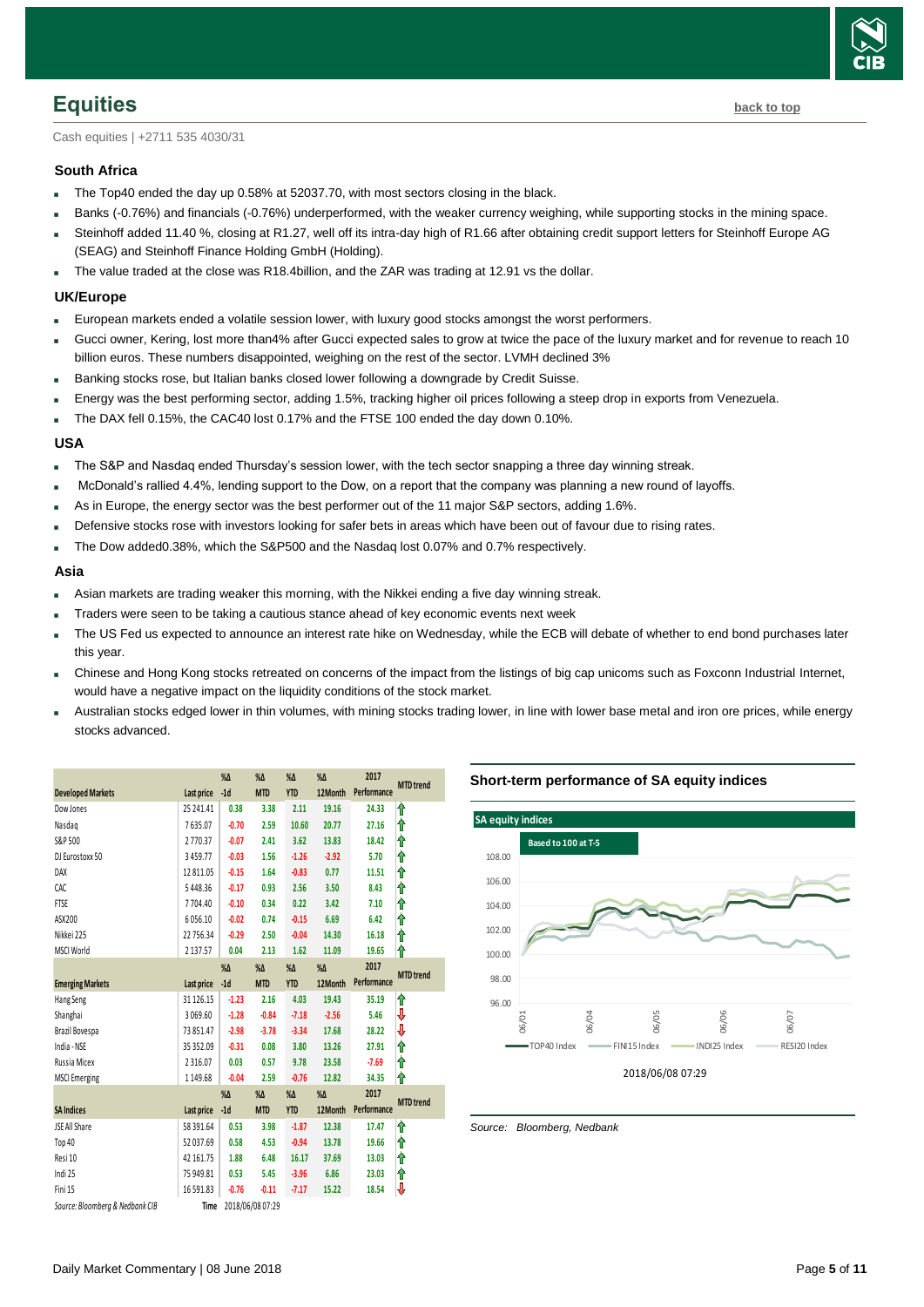# <span id="page-5-0"></span>**Last day to trade back to the contract of the contract of the contract of the contract of the contract of the contract of the contract of the contract of the contract of the contract of the contract of the contract of t**



Susan Correia [| Scorreia@Nedbankcapital.co.za](mailto:Scorreia@Nedbankcapital.co.za) | +27 11 295 8227

| Share code   | Share name                   | Dividend / interest rate                       |
|--------------|------------------------------|------------------------------------------------|
| 12 June 2018 |                              |                                                |
| <b>AFT</b>   | Afrimat Limited              | dividend $@$ 42cps                             |
| <b>BWN</b>   | <b>Balwin Properties Ltd</b> | dividend $@$ 21cps                             |
| <b>CMH</b>   | Combined Motor Holdings Itd  | dividend @ 115cps                              |
| <b>CRG</b>   | Cargo Carriers Ltd           | dividend $@$ 29.50cps                          |
| <b>DNB</b>   | Deneb Investments Ltd        | dividend @ 3cps                                |
| <b>HPB</b>   | Hospitality Prop Fund B      | dividend $@$ 78.462930cps                      |
| IPF          | Investec Property Fund Ltd   | DRIP: 4.22665 new per 100 held or 70.16237 cps |
| <b>ISB</b>   | Insimbi Ref Alloy Sup        | dividend @ 3cps                                |
| MEI          | Mediclinic International Plc | dividend $@$ 79.5240cps                        |
| <b>NRL</b>   | Newpark REIT Ltd             | dividend $@$ 26.145840cps                      |
| <b>NVE</b>   | Nvest Financial Holdings Ltd | dividend @ 6cps                                |
| SYG          | Sygnia Limited               | dividend @ 25cps                               |
| TDH          | <b>Tradehold Limited</b>     | DRIP: 3.40599 new per 100 held or 50cps        |
| <b>TRE</b>   | <b>Trencor Ltd</b>           | dividend @ 50cps                               |
| <b>TSH</b>   | Tsogo Sun Holdings Ltd       | dividend @ 70cps                               |

*Source: JSE*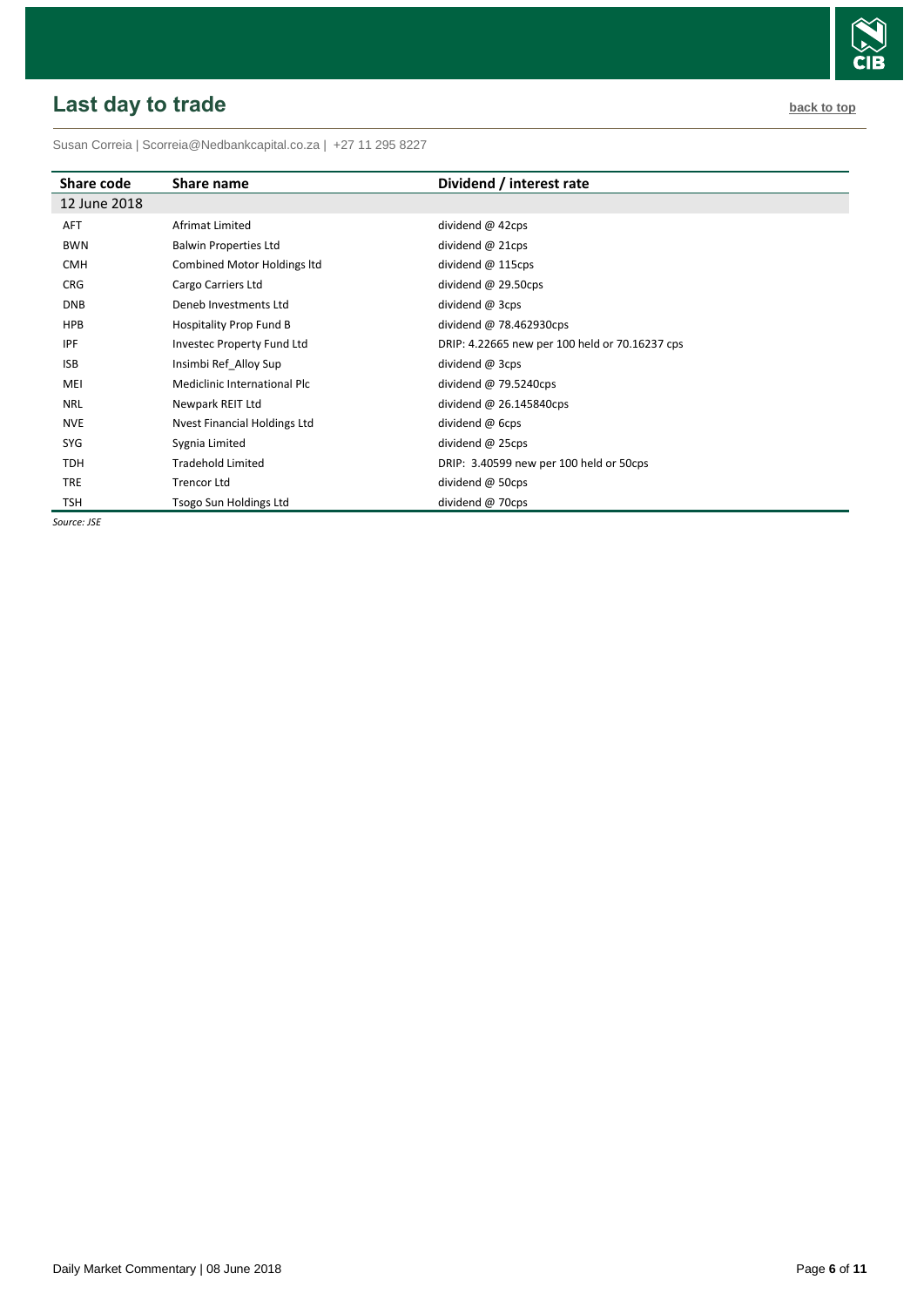# **JSE performance [back to top](#page-0-0) back to top**

Nedbank CIB Market Commentary | CIBMarketComm@Nedbank.co.za | +27 11 294 1753

|                                    |            | %Δ      | %Δ         | %Δ         | %Δ       | 2017        | <b>MTD</b> trend |
|------------------------------------|------------|---------|------------|------------|----------|-------------|------------------|
| Top40 constituents                 | Last price | $-1d$   | <b>MTD</b> | <b>YTD</b> | 12Month  | Performance |                  |
| AGL: Anglo American Plc            | 327.18     | 1.50    | 8.16       | 27.99      | 84.52    | 29.43       | ⋔                |
| ANG: Anglogold Ashanti Ltd         | 110.22     | $-0.35$ | 2.07       | $-14.31$   | $-28.29$ | $-14.78$    | ⇑                |
| APN : Aspen Pharmacare Holdings Lt | 258.95     | 1.57    | 3.58       | $-6.68$    | $-6.85$  | $-1.62$     | ⇑                |
| BGA: Barclays Africa Group Ltd     | 162.51     | $-1.50$ | 0.51       | $-10.70$   | 12.08    | 7.05        | ⇑                |
| BID: Bid Corp Ltd                  | 263.75     | 1.05    | 3.87       | $-12.37$   | $-10.90$ | 20.93       | ⇑                |
| BIL: Bhp Billiton Plc              | 306.35     | 1.68    | 5.88       | 22.27      | 54.34    | 11.95       | ⇑                |
| BTI: British American Tobacco Plc  | 633.17     | 0.34    | $-2.36$    | $-23.67$   | $-31.40$ | 6.38        | ⇩                |
| BVT: Bidvest Group Ltd             | 202.80     | 1.28    | 0.40       | $-7.01$    | 25.78    | 21.18       | 1                |
| CFR : Financiere Richemont-Dep Rec | 120.60     | 0.63    | 3.42       | 7.92       | 14.65    | 24.15       | ⇑                |
| CPI: Capitec Bank Holdings Ltd     | 895.00     | 1.07    | 2.35       | $-18.49$   | 17.22    | 58.44       | ⇑                |
| DSY: Discovery Ltd                 | 147.34     | $-2.75$ | $-4.42$    | $-20.78$   | 17.97    | 61.26       | ⇩                |
| FSR: Firstrand Ltd                 | 61.55      | 0.20    | 2.58       | $-8.48$    | 30.37    | 25.00       | ⇑                |
| GFI: Gold Fields Ltd               | 47.03      | 2.22    | 4.09       | $-13.07$   | $-2.43$  | 23.12       | ⇑                |
| GRT: Growthpoint Properties Ltd    | 26.97      | $-0.44$ | $-0.85$    | $-2.49$    | 7.88     | 6.59        | ⇩                |
| INL: Investec Ltd                  | 97.56      | 2.11    | 5.89       | 8.74       | 2.21     | $-1.57$     | ĥ                |
| INP: Investec Plc                  | 98.78      | 1.93    | 5.87       | 10.05      | 3.40     | $-1.52$     | ⇑                |
| IPL: Imperial Holdings Ltd         | 205.00     | 0.21    | 0.43       | $-21.80$   | 33.42    | 41.52       | ⇑                |
| LHC: Life Healthcare Group Holdin  | 26.35      | $-2.41$ | $-7.54$    | $-5.05$    | $-0.75$  | $-9.23$     | ⇩                |
| MEI: Mediclinic International Plc  | 96.91      | $-2.71$ | $-5.46$    | $-8.90$    | $-25.26$ | $-18.17$    | ⇩                |
| MND: Mondi Ltd                     | 365.72     | 2.56    | 4.28       | 19.42      | 13.67    | 14.66       | 1                |
| MNP: Mondi Plc                     | 365.47     | 2.35    | 3.84       | 19.67      | 13.62    | 14.14       | ⇑                |
| MRP: Mr Price Group Ltd            | 248.33     | $-1.13$ | $-1.06$    | 1.41       | 53.99    | 53.52       | ⇩                |
| MTN: Mtn Group Ltd                 | 114.99     | $-0.29$ | 0.43       | $-15.82$   | 0.75     | 5.08        | ⇑                |
| NED: Nedbank Group Ltd             | 273.41     | $-0.83$ | $-0.07$    | 6.76       | 31.43    | 6.16        | ⇩                |
| NPN: Naspers Ltd-N Shs             | 3422.00    | 1.08    | 13.09      | $-0.84$    | 29.27    | 69.72       | ⇑                |
| NRP : Nepi Rockcastle Plc          | 128.22     | 1.36    | 3.40       | $-39.96$   |          |             | ⇑                |
| OML: Old Mutual Plc                | 39.16      | $-0.91$ | $-3.05$    | 3.05       | 19.35    | 9.35        | ⇩                |
| RDF: Redefine Properties Ltd       | 10.85      | $-0.46$ | $-1.09$    | 1.40       | 3.14     | $-6.96$     | ⇩                |
| REM: Remgro Ltd                    | 206.30     | $-0.07$ | 1.13       | $-12.58$   | $-0.62$  | 4.19        | 1                |
| RMH: Rmb Holdings Ltd              | 73.85      | $-0.27$ | 1.68       | $-6.72$    | 26.46    | 18.13       | ⇑                |
| RNI : Reinet Investments Sca       | 235.00     | $-0.20$ | $-1.43$    | $-14.23$   |          |             | ⇩                |
| SAP: Sappi Limited                 | 89.16      | 2.93    | 7.12       | $-0.38$    | 0.75     | 0.56        | ⇑                |
| SBK: Standard Bank Group Ltd       | 206.40     | $-1.25$ | $-0.48$    | 5.49       | 46.36    | 28.22       | ⇩                |
| SHP: Shoprite Holdings Ltd         | 226.91     | $-0.80$ | $-3.06$    | 2.59       | 16.72    | 27.89       | ⇩                |
| SLM: Sanlam Ltd                    | 72.70      | $-3.71$ | $-4.40$    | $-16.44$   | 9.98     | 36.30       | ⇩                |
| SOL: Sasol Ltd                     | 492.00     | 2.50    | 7.54       | 14.90      | 33.98    | 5.32        | ⇑                |
| SPP: Spar Group Limited/The        | 192.44     | $-1.19$ | $-0.16$    | $-5.36$    | 24.64    | 2.82        | ⇩                |
| TBS: Tiger Brands Ltd              | 334.50     | 0.01    | $-0.42$    | $-27.28$   | $-10.09$ | 16.65       | ⇓                |
| TFG: The Foschini Group Ltd        | 186.95     | 0.08    | 1.47       | $-5.26$    | 34.50    | 24.11       | ⇑                |
| TRU : Truworths International Ltd  | 84.10      | 2.15    | 0.02       | $-10.98$   | 16.13    | 17.70       | ⇑                |
| VOD: Vodacom Group Ltd             | 142.99     | $-0.36$ | $-0.36$    | $-1.85$    | $-13.16$ | $-3.27$     | ⇓                |
| WHL: Woolworths Holdings Ltd       | 56.45      | $-0.30$ | $-3.24$    | $-13.57$   | $-11.81$ | $-9.09$     | ₩                |
|                                    |            |         |            |            |          |             |                  |

**Source: Bloomberg & Nedbank CIB** 

Time 2018/06/08 07:29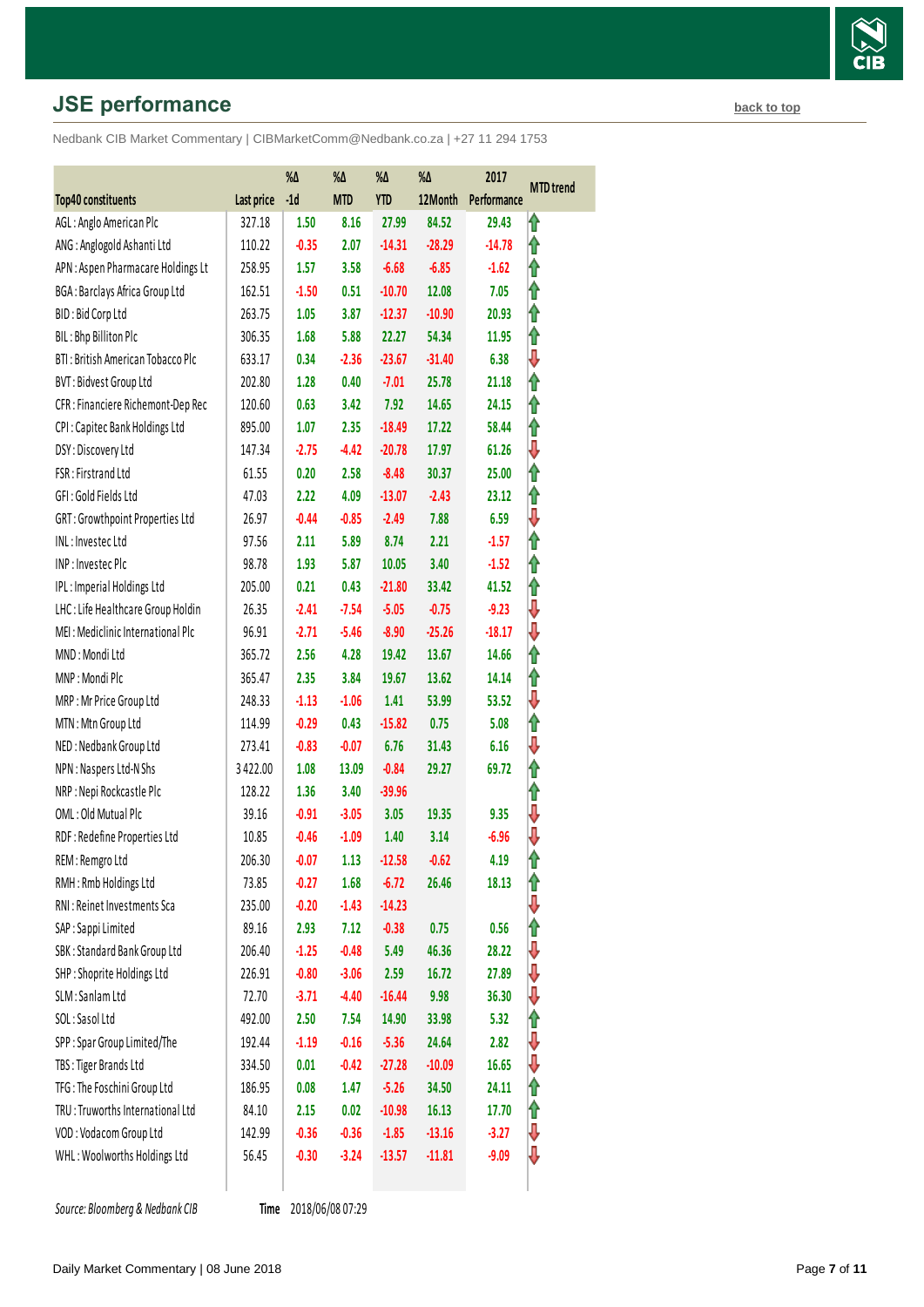

# <span id="page-7-0"></span>**Economics [back to top](#page-0-0)**

Nedbank CIB Market Commentary | CIBMarketComm@Nedbank.co.za | +27 11 294 1753

#### **SA**

- SA manufacturing production growth disappointed at 1.1% y/y in April, from -1.6% previously, worse than consensus of 1.7%. The month-onmonth performance deteriorated, with output contracting by 0.6%, compared to growth of 0.6% recorded in March. This means that the 3-month contraction deepened to 3% q/q, from -2.2% in March.
- Food and beverage production slowed but contributed positively towards the headline growth, wood production contracted sharply, along with textiles, clothing and footwear, and electrical machinery. The other positive drivers of manufacturing output growth were petroleum and chemicals, and furniture.

**Synopsis: Manufacturing output hinges on global demand and trade activity picking up, along with firmer local demand. However the PMI indicator has recently dipped below the 50-index point mark which could point to weak manufacturing output growth in May as well. While some improvement can be expected in the following quarters after the sharp contraction in Q1, these gains will likely be marginal and capped by the abovementioned headwinds.** 

#### **Asia**

- The Chinese trade surplus narrowed to \$24.9 billion in May, from \$28.3 billion in April, worse than consensus of \$33.3 billion. Exports rose 12.6% y/y, while imports surged 26%, resulting in the narrower surplus. Domestic demand remains relatively upbeat, however global demand may be affected by the recent trade war between the US and China. Any sustained slowdown in export growth will hamper GDP growth over the medium term.
- Japanese GDP contracted by 0.6% q/q SAAR in Q1, from 1% growth in 4Q17, worse than consensus of -0.4%. Private consumption led the steep decline in growth. Nonetheless, there was a broad-based deterioration across the economy, from government spending, fixed investment and private consumption, to business investment and the service industry. Despite the contraction in Q1, Japan may be in for a marginal recovery in Q2, as early economic indicators have generally seen a pick up.
- Japanese current account surplus widened to ¥1.9 trillion in April, from ¥1.8 trillion in March, worse than consensus for a surplus of ¥2.1 trillion. Better exports and net trade activity helped the current account surplus over the month. Trade activity, along with growth will depend on global demand and an easing of protectionist trade policies over the medium term.

**Synopsis: Japan continues to battle with very low inflation rates and an ageing workforce. While the BOJ has contemplated monetary tightening, this has taken the form of reduced purchases of long-dated bonds, and any further tightening will likely also be marginal over the medium term. The PBOC have started with monetary tightening at the fringes, with the shadow banking sector, however inflation in the country is still below target, so any form of monetary tightening is likely to be gradual.**



#### **SA PMI leads manufacturing output growth**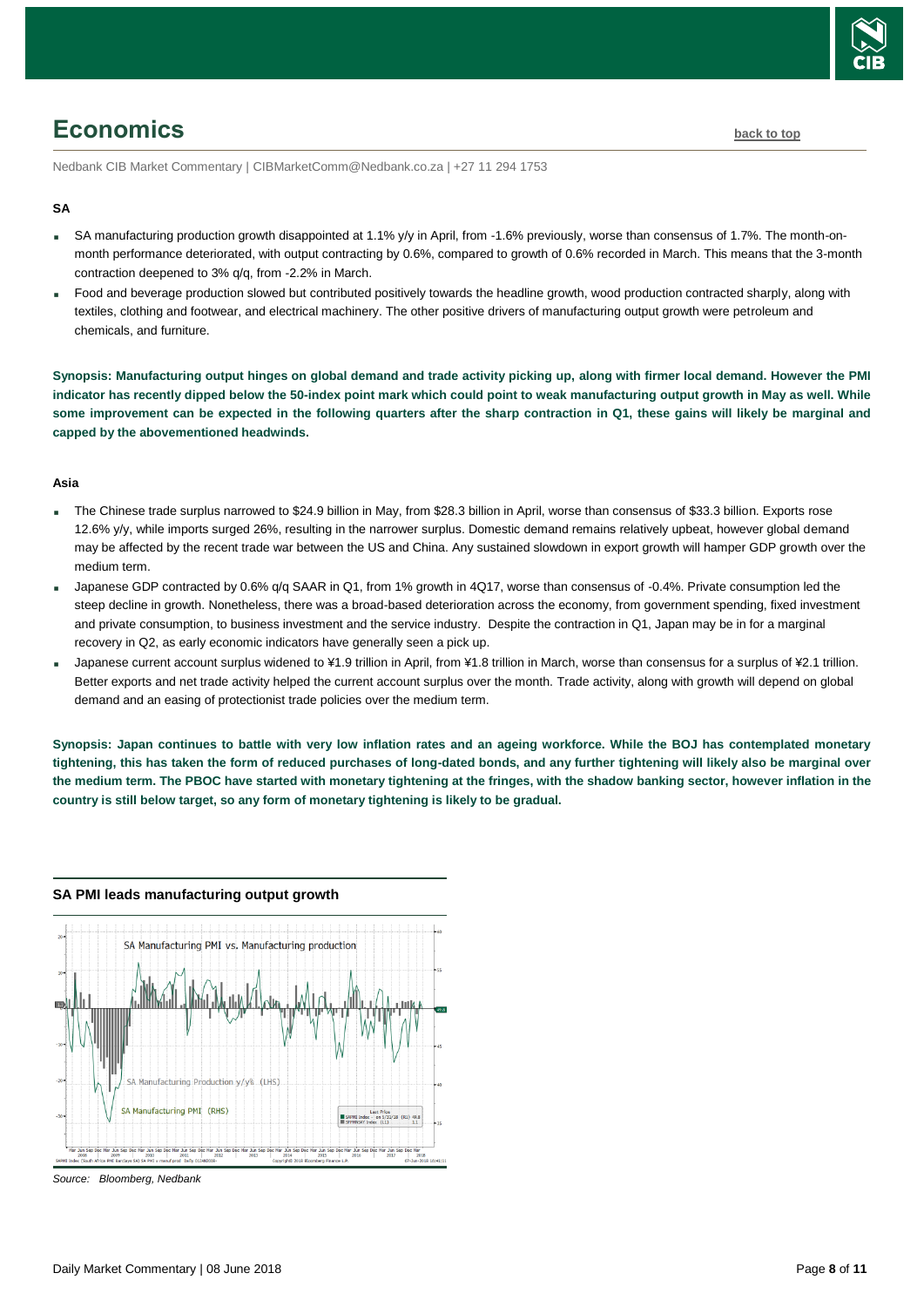

# <span id="page-8-0"></span>**Economic calendar [back to top](#page-0-0)**

Nedbank CIB Market Commentary | CIBMarketComm@Nedbank.co.za | +27 11 294 1753

|          | Country   | Event                               | Period           | Survey           | Actual                   | Prior            | Revised    |
|----------|-----------|-------------------------------------|------------------|------------------|--------------------------|------------------|------------|
| 07-June  |           |                                     |                  |                  |                          |                  |            |
| 07:00 AM | JN        | Leading Index CI                    | <b>APRP</b>      | 105.6            | 105.6                    | 104.4            | 104.5      |
| 08:00 AM | SA        | <b>Gross Reserves</b>               | MAY              | USD 49.4b        | USD 51.2b                | <b>USD 49.5b</b> |            |
| 08:00 AM | SA        | <b>Net Reserves</b>                 | MAY              | USD 43.0b        | USD 42.9b                | USD 43.1b        |            |
| 08:00 AM | GE        | Factory Orders WDA YoY              | <b>APR</b>       | 3.6%             | $-0.1%$                  | 3.1%             | 2.9%       |
| 09:59 AM | CН        | Foreign Reserves                    | MAY              | USD 3107b        | USD 3111b                | USD 3125b        |            |
| 11:00 AM | EC        | GDP SA QoQ                          | 1QF              | 0.40%            | 0.40%                    | 0.40%            |            |
| 11:00 AM | EC        | GDP SA YoY                          | 1QF              | 2.50%            | 2.50%                    | 2.50%            |            |
| 01:00 PM | SA        | Manufacturing Prod NSA YoY          | <b>APR</b>       | 1.65%            | 1.10%                    | $-1.30%$         | $-1.60%$   |
| 02:30 PM | US        | Initial Jobless Claims              | <b>NOV 25</b>    | 220k             | 222k                     | 221k             |            |
| 02:30 PM | US        | <b>Continuing Claims</b>            | <b>NOV 18</b>    | 1735k            | 1741k                    | 1726k            |            |
| 09:00 PM | US        | Consumer Credit                     | <b>APR</b>       | USD 14.0b        | USD 9.3b                 | USD 11.6b        | USD 12.3b  |
| 08-June  |           |                                     |                  |                  |                          |                  |            |
| 01:50 AM | JN        | GDP SA QoQ                          | 1QF              | $-0.10%$         | $-0.20%$                 | $-0.20%$         |            |
| 01:50 AM | JN        | GDP Annualized SA QoQ               | 1QF              | $-0.40%$         | $-0.60%$                 | $-0.60%$         |            |
| 01:50 AM | JN        | <b>BoP Current Account Adjusted</b> | <b>APR</b>       | JPY 2095b        | JPY 1886b                | JPY 1772b        |            |
| 01:50 AM | JN        | Trade Balance BoP Basis             | <b>APR</b>       | JPY 742b         | JPY 574b                 | JPY 1191b        |            |
| 05:16 AM | CН        | <b>Exports YoY CNY</b>              | MAY              | 1.60%            | 3.20%                    | 3.70%            | 3.50%      |
| 05:16 AM | <b>CH</b> | Imports YoY CNY                     | MAY              | 8.60%            | 15.60%                   | 11.60%           |            |
| 05:16 AM | СH        | Trade Balance CNY                   | MAY              | CNY 222.0b       | CNY 156.5b               | CNY182.8b        | CNY 179.7b |
| 05:24 AM | <b>CH</b> | Imports YoY                         | MAY              | 18.00%           | 26.00%                   | 21.50%           |            |
| 05:24 AM | CН        | Exports YoY                         | MAY              | 11.1%            | 12.6%                    | 12.9%            | 12.6%      |
| 05:24 AM | CН        | <b>Trade Balance</b>                | MAY              | USD 33.3b        | USD 24.9b                | <b>USD 28.8b</b> | USD 28.3b  |
| 08:00 AM | GE        | <b>Current Account Balance</b>      | <b>APR</b>       | <b>EUR 20.0b</b> | $\sim$                   | EUR 29.1b        |            |
| 08:00 AM | GE        | Exports SA MoM                      | <b>APR</b>       | $-0.30%$         | $\overline{\phantom{a}}$ | 1.70%            |            |
| 08:00 AM | GE        | Imports SA MoM                      | <b>APR</b>       | 0.60%            | $\overline{\phantom{0}}$ | $-0.90%$         |            |
| 08:00 AM | GE        | Trade Balance                       | <b>APR</b>       | <b>EUR 20.2b</b> | $\overline{\phantom{a}}$ | <b>EUR 25.2b</b> |            |
| 08:00 AM | GE        | Industrial Production WDA YoY       | <b>APR</b>       | 2.80%            |                          | 3.20%            |            |
| 04:00 PM | US        | Wholesale Inventories MoM           | APR <sub>F</sub> | 0.00%            |                          | 0.00%            |            |
| 04:00 PM | US        | Wholesale Trade Sales MoM           | <b>APR</b>       |                  |                          | 0.30%            |            |
| 11-June  |           |                                     |                  |                  |                          |                  |            |
| 01:50 AM | <b>JN</b> | Machine Orders YoY                  | APR              | 3.50%            |                          | $-2.40%$         |            |
| 01:50 AM | JN        | Money Stock M3 YoY                  | MAY              | 2.80%            |                          | 2.80%            |            |
| 10:30 AM | UK        | Industrial Production YoY           | <b>APR</b>       | 2.65%            |                          | 2.90%            |            |
| 10:30 AM | UK        | Manufacturing Production YoY        | <b>APR</b>       | 3.10%            |                          | 2.90%            |            |
| 10:30 AM | UK        | Trade Balance                       | <b>APR</b>       | GBP-2300m        | ۰.                       | GBP-3091m        |            |
| 01:00 PM | UK        | NIESR GDP Estimate                  | MAY              |                  |                          | 0.10%            |            |
| 12-June  |           |                                     |                  |                  |                          |                  |            |
| 01:50 AM | JN        | PPI YoY                             | MAY              | 2.10%            | ÷,                       | 2.00%            |            |
| 10:30 AM | UK        | ILO Unemployment Rate 3Mths         | <b>APR</b>       | 4.20%            |                          | 4.20%            |            |
| 11:00 AM | EC        | <b>ZEW Survey Expectations</b>      | JUN              |                  |                          | 2.4              |            |
| 11:00 AM | GE        | <b>ZEW Survey Current Situation</b> | JUN              | 85.0             |                          | 87.4             |            |
| 11:00 AM | GE        | <b>ZEW Survey Expectations</b>      | JUN              | $-13.8$          |                          | $-8.2$           |            |
| 02:30 PM | US        | CPI YoY                             | MAY              | 2.70%            |                          | 2.50%            |            |
| 02:30 PM | US        | Real Avg Weekly Earnings YoY        | MAY              |                  |                          | 0.40%            |            |
| 02:30 PM | US        | Real Avg Hourly Earning YoY         | MAY              |                  |                          | 0.20%            |            |
| 08:00 PM | US        | Monthly Budget Statement            | MAY              | <b>USD 0.0b</b>  | $\overline{\phantom{a}}$ | USD 214.3b       |            |
|          |           |                                     |                  |                  |                          |                  |            |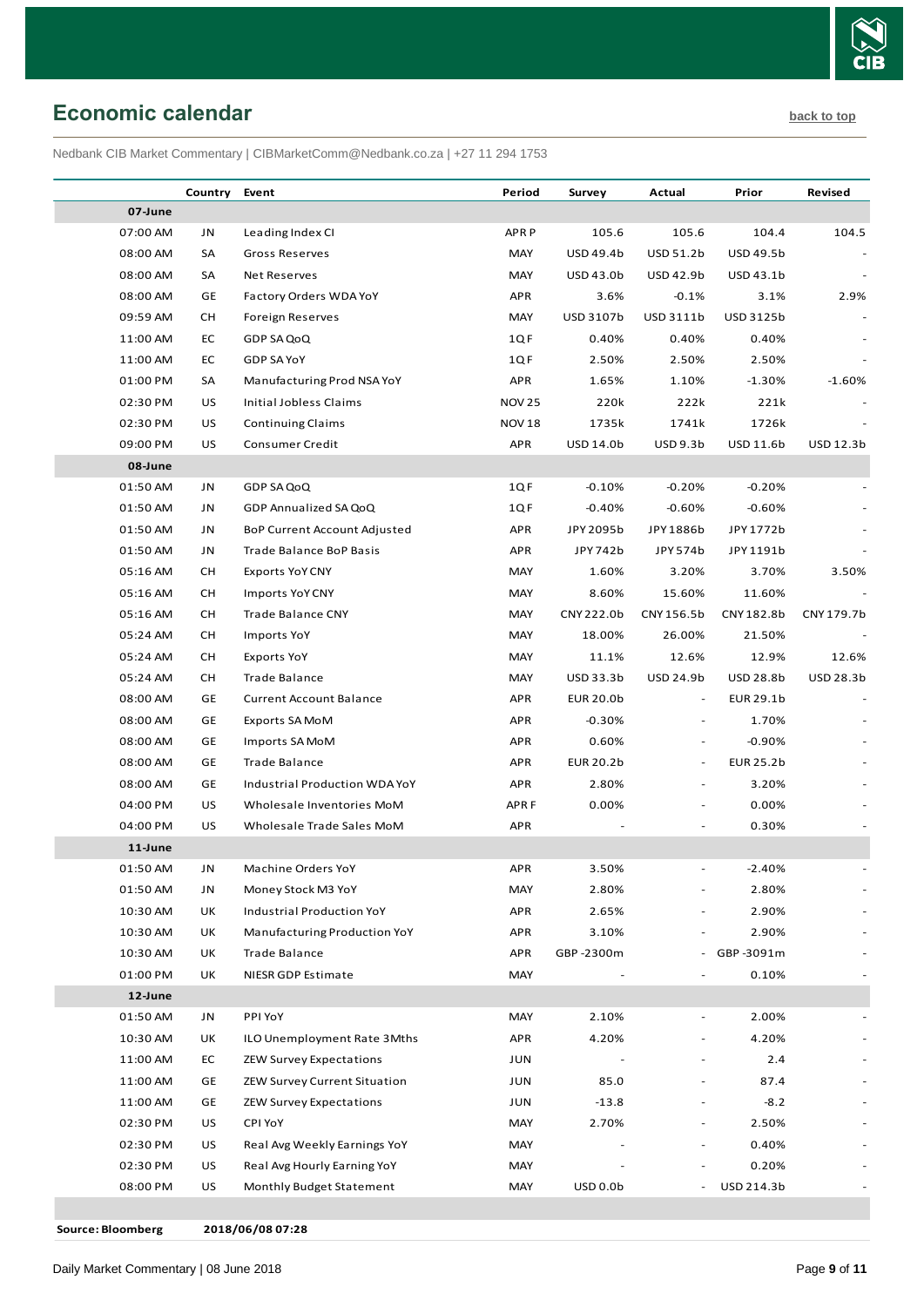

# <span id="page-9-0"></span>**Contacts**

**Treasury: Economic Analyst Reezwana Sumad** (011) 294 1753

**ALM Portfolio Management** (011) 535 4042

**Equities Sales and Distribution** (011) 535 4030/31

**Forex Institutional Sales Desk** (011) 535 4005

**Interest Rate Swaps & FRA's Trading** (011) 535 4004

**Money Market Institutional Sales Desk** (011) 535 4008

**Bond Trading** (011) 535 4021

**Forex Business Banking Sales Desk** (011) 535 4003

**Forex Retail Sales Desk** (011) 535 4020

**Money Market Business Banking Sales Desk** (011) 535 4006

**Non Soft & Soft Commodities Trading** (011) 535 4038

**Credit Derivatives**  (011) 535 4047

**Forex Corporate Sales Desk** JHB (011) 535 4002; DBN (031) 327 3000; CTN (021) 413 9300

**Inflation Trading** (011) 535 4026

**Money Market Corporate Sales Desk** JHB (011) 535 4007; DBN (031) 327 3000; CTN (021) 413 9300

**Preference shares desk** (011) 535 4072